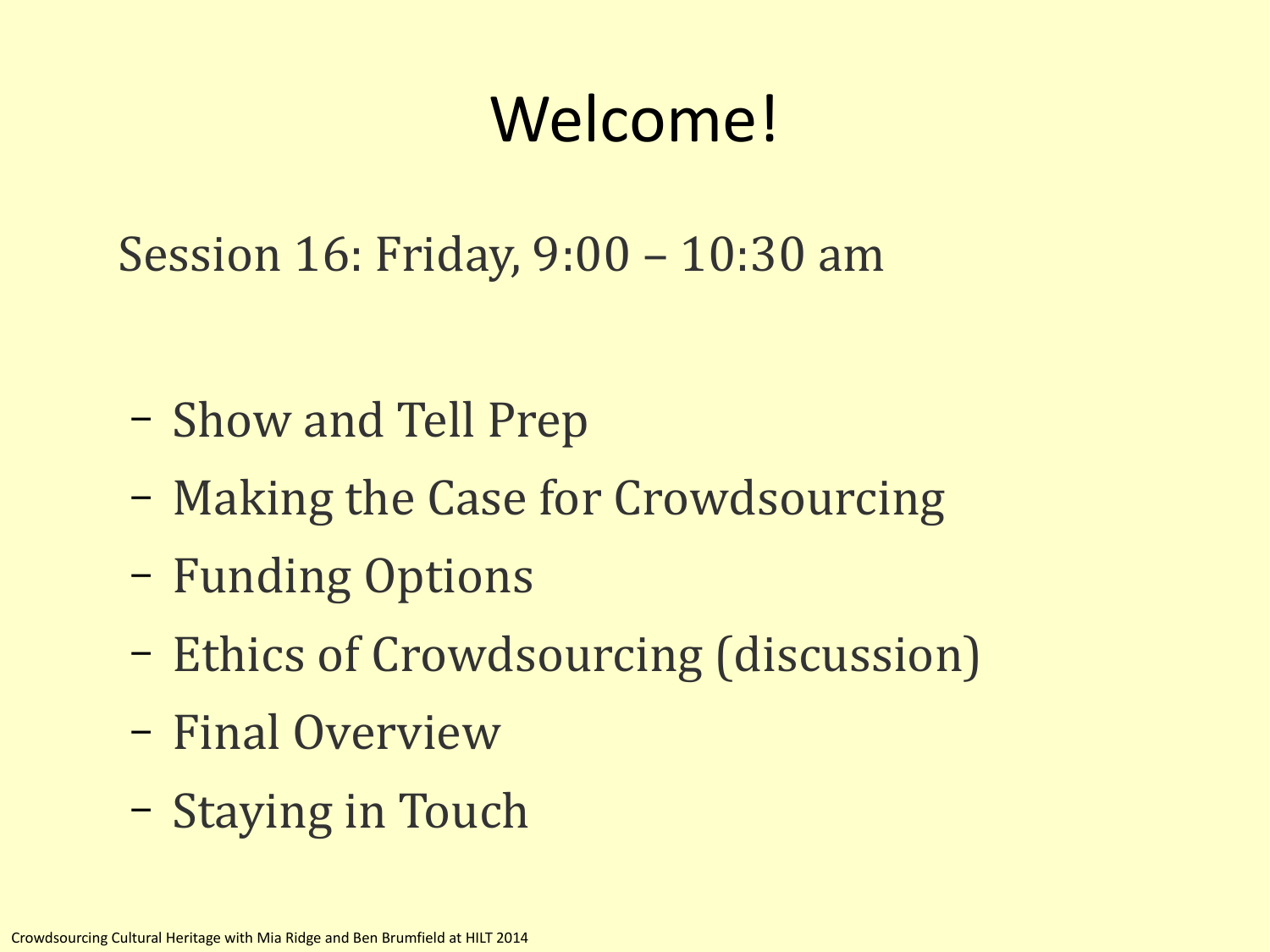### Show and Tell Prep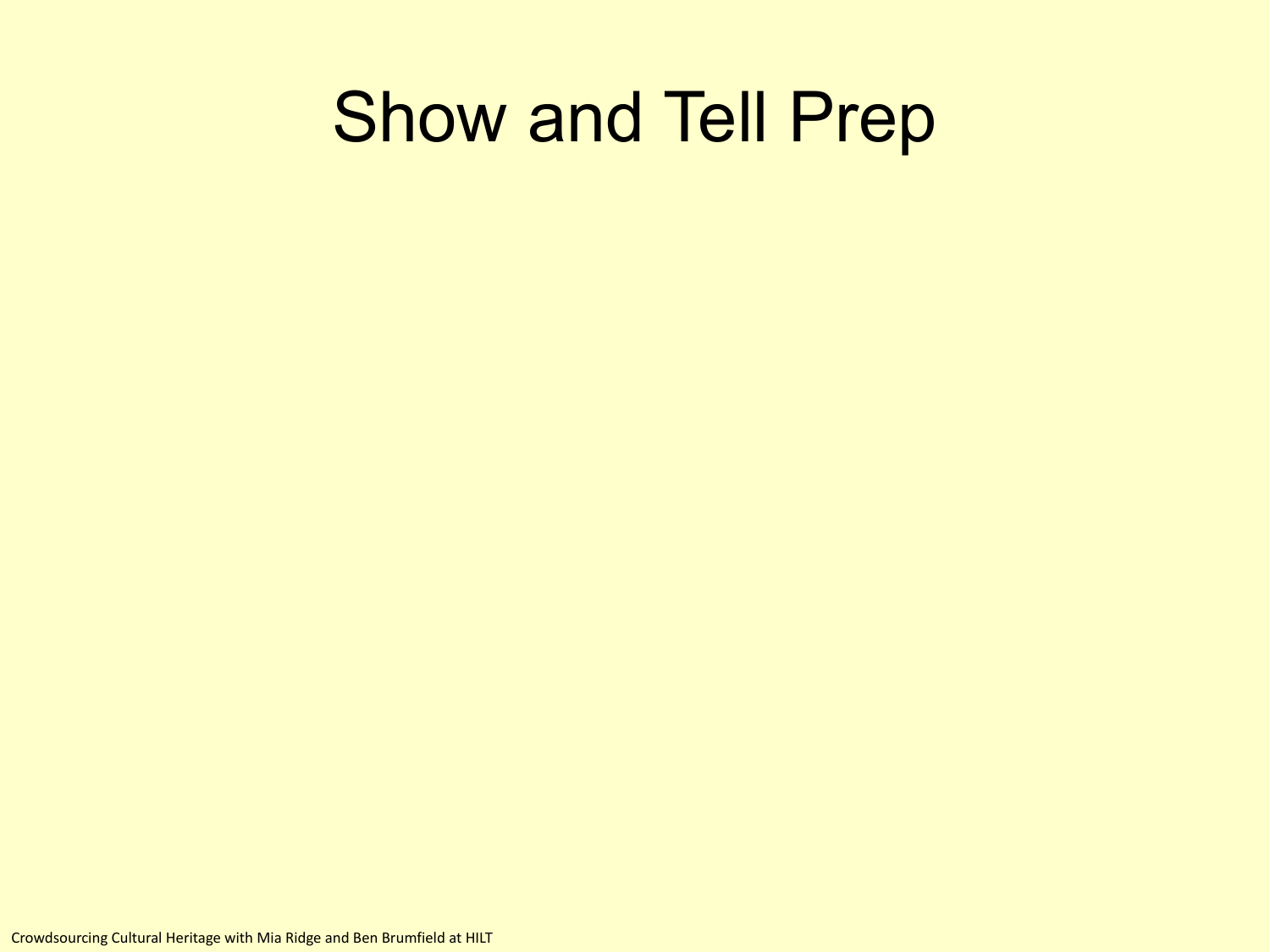## The Financial Case

Outsourced OCR Correction

Cost: \$.35-\$1.20 per thousand characters 25-50 Characters per newspaper column-line

CDNC: 2.6 million lines \* 40 characters/line \* \$.0005 / character = \$53,130

Trove: 129 million lines => \$2,580,926 (USD)

*Source: Frederick Zarndt, ALA 2014*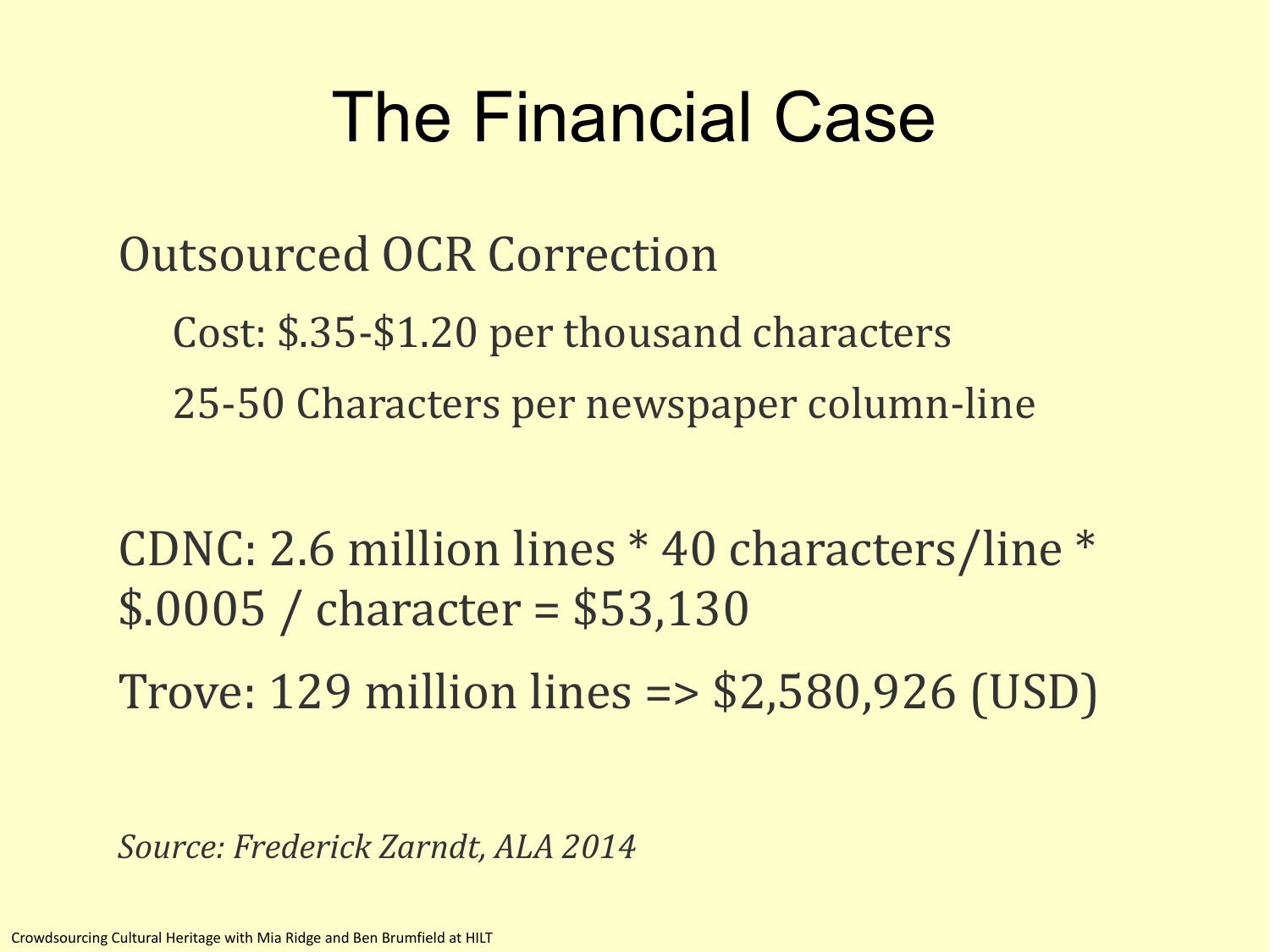## The Financial Case

In-House OCR Correction Cost: \$10-\$41.88 USD per hour 15 seconds/line

CDNC: 2.6 million lines @ \$10/hour = \$110,687 Trove: 129 million lines  $\omega$  \$41.88/hour = \$22,518,579

*Source: Frederick Zarndt, ALA 2014*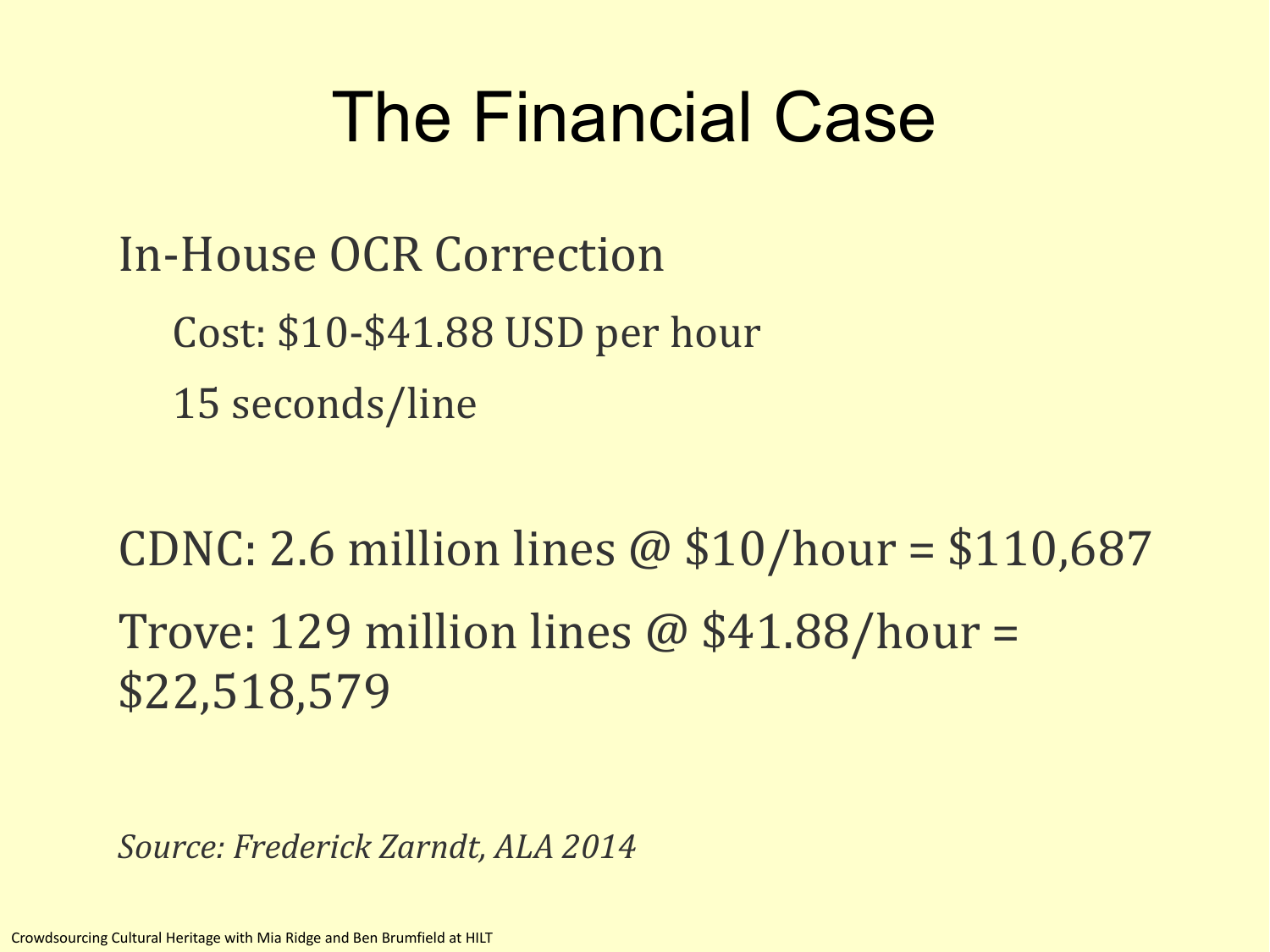## The Financial Case

Biodiversity Volunteer Portal Funds for Digitization Funds for Software Funds for Outreach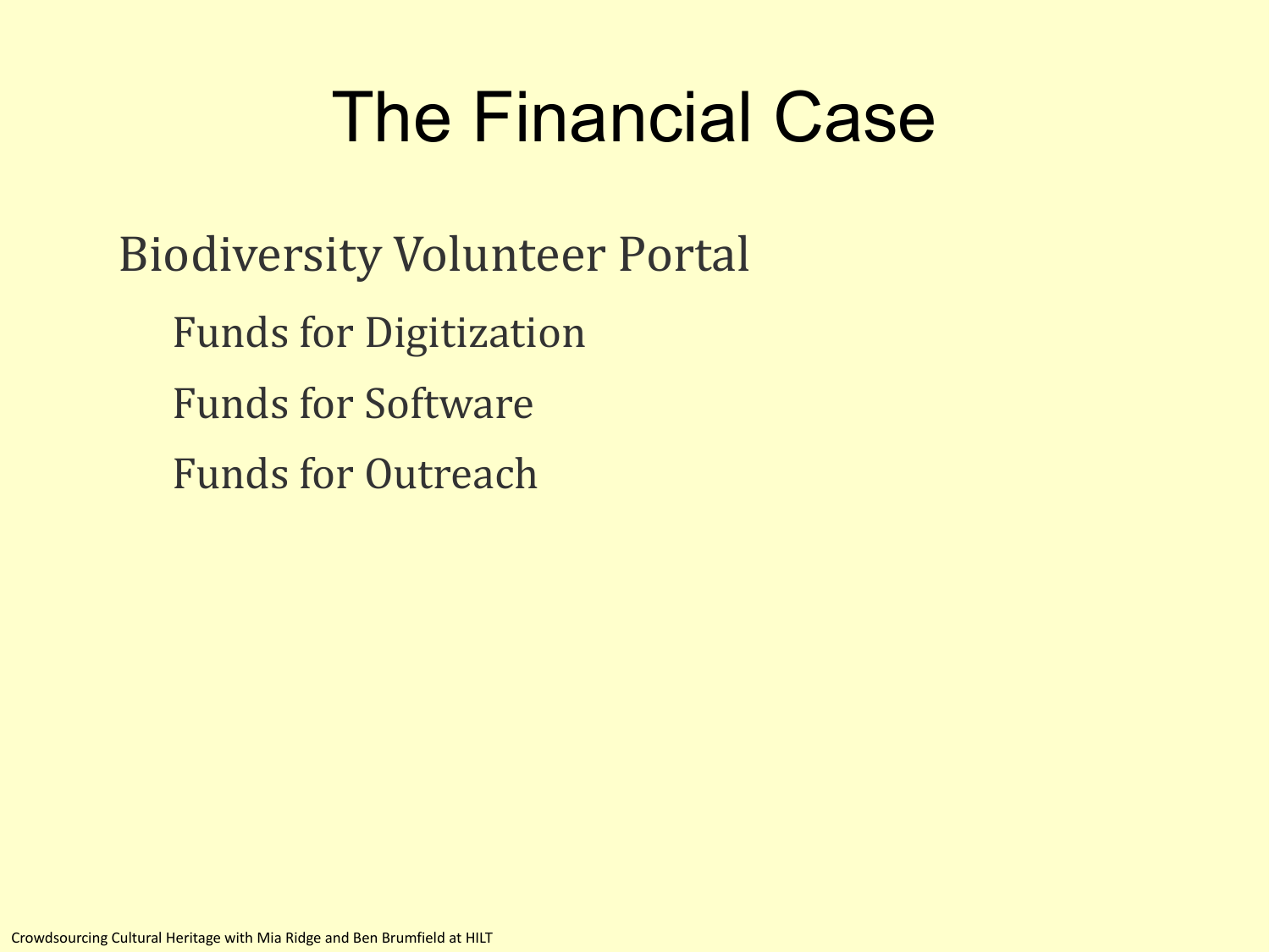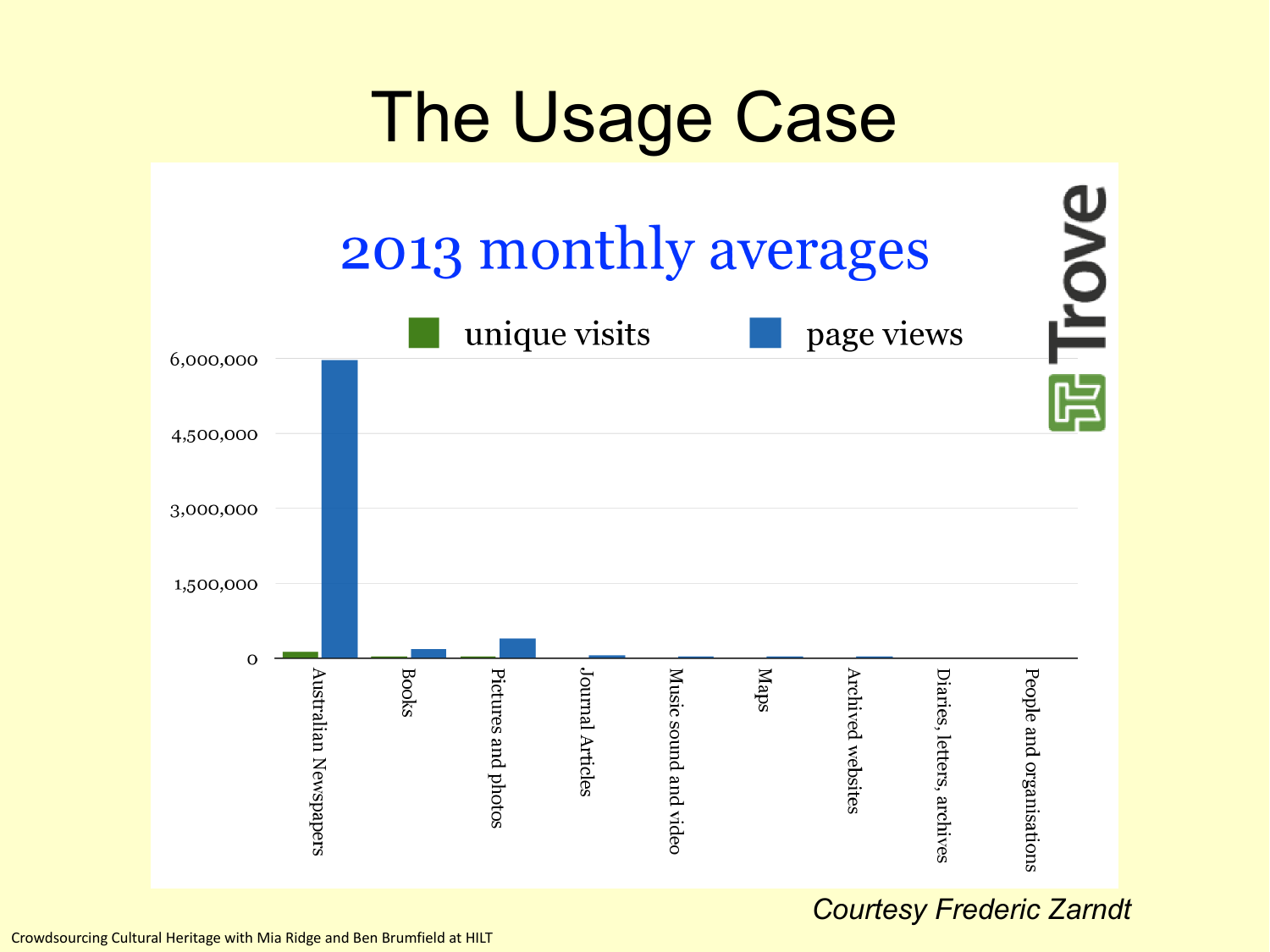# Funding Options

Federal Grant Programs

- NEH Humanities Collection and Reference Resources
- NEH-ODH *(various programs)*
- NHPRC Literacy and Engagement with Historic Records
- NIH Big Data to Knowledge NSF Science, Technology and Society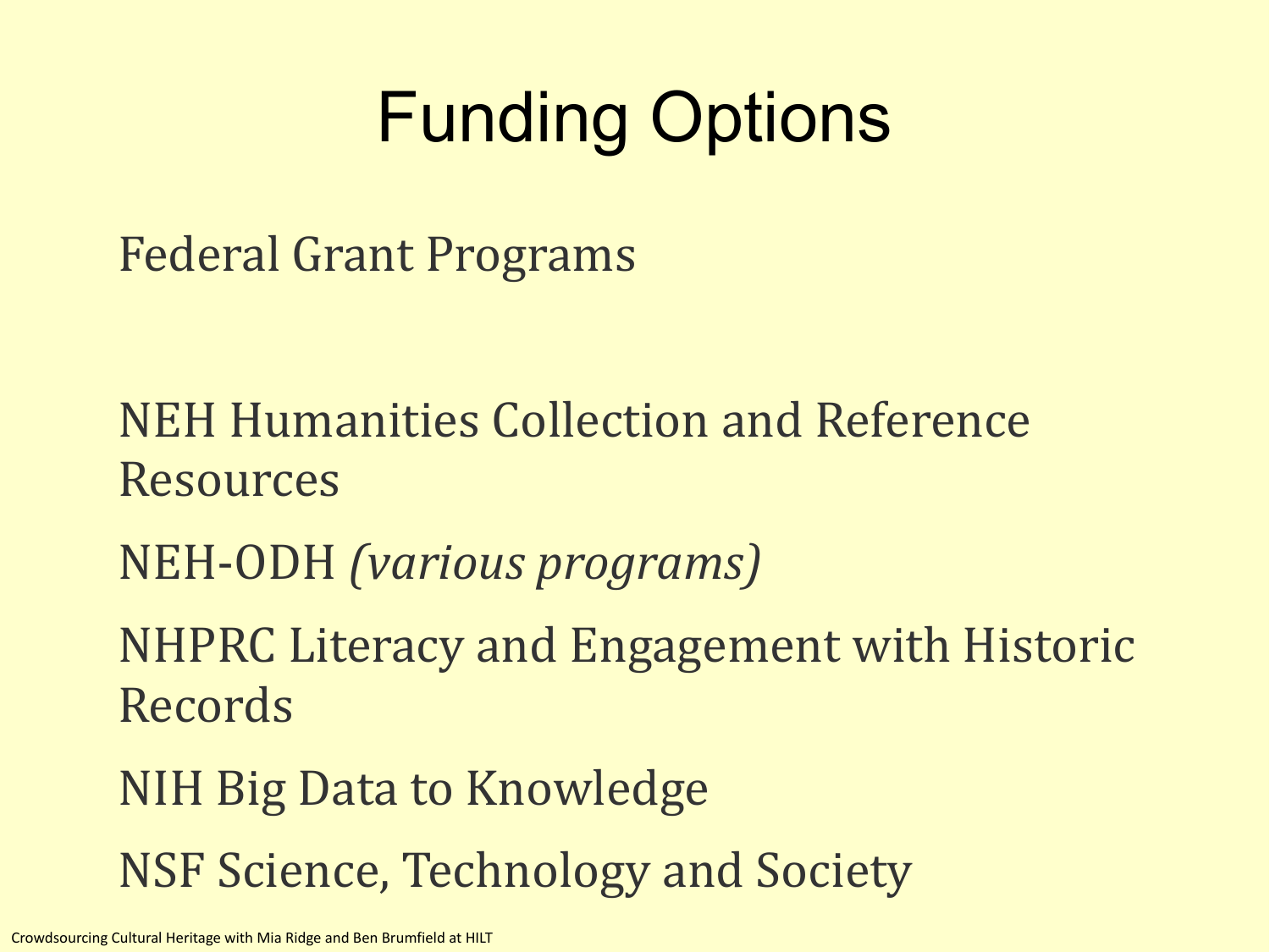### **Ethics**

#### Discuss:

Is Volunteer Crowdsourcing Exploitation? "Citizen Scientists" or Unpaid Bottle-Washers? Data Reciprocity Crowdsourcing => Deprofessionalization?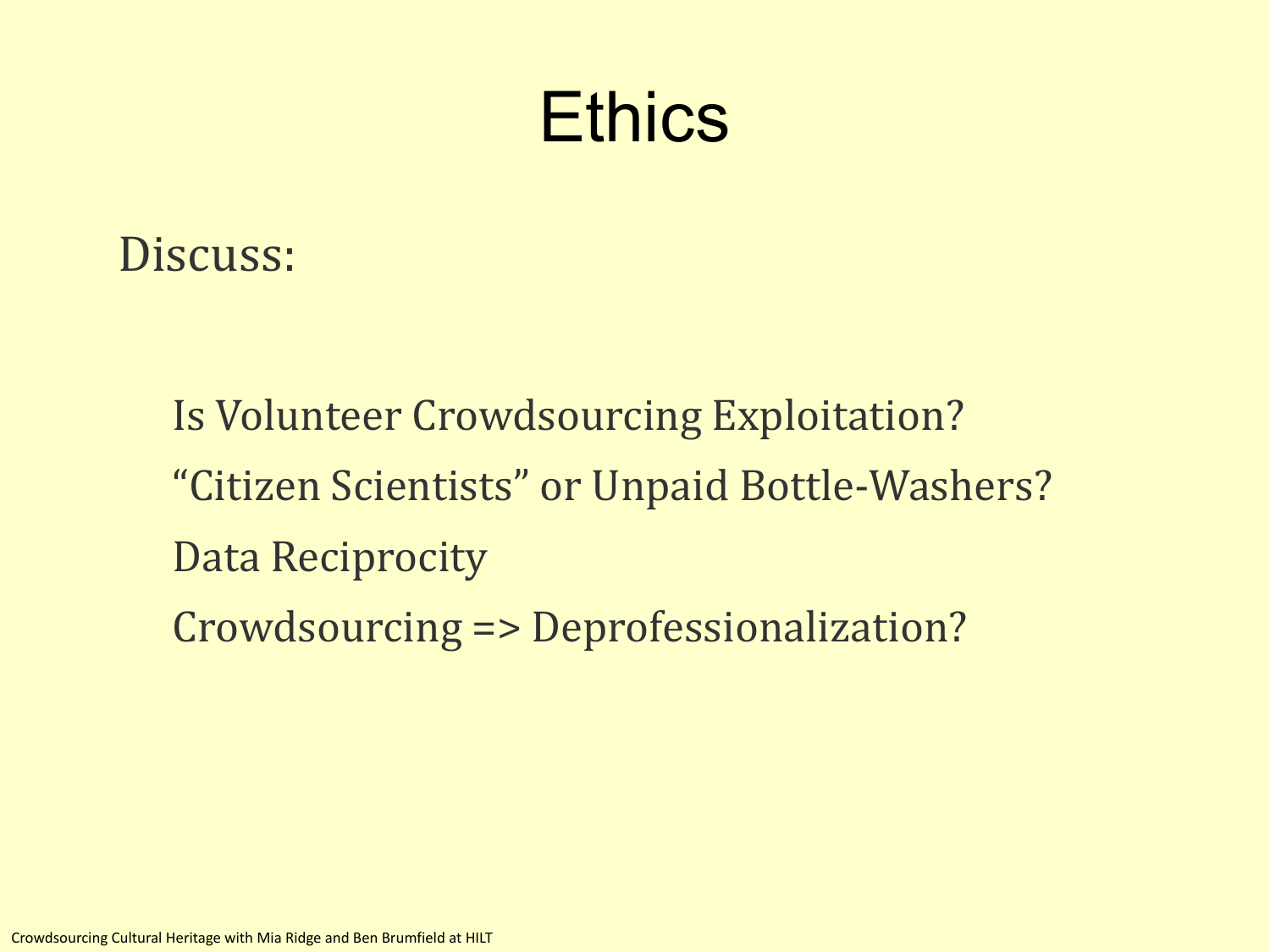## **Ethics**



PLAN DIDN'T INVOLVE LS IN ANY WAY-IT WAS JUST A DESCRIPTION OF OTHER PEOPLE MAKING AND SELLING PRODUCTS.

http://xkcd.com/1060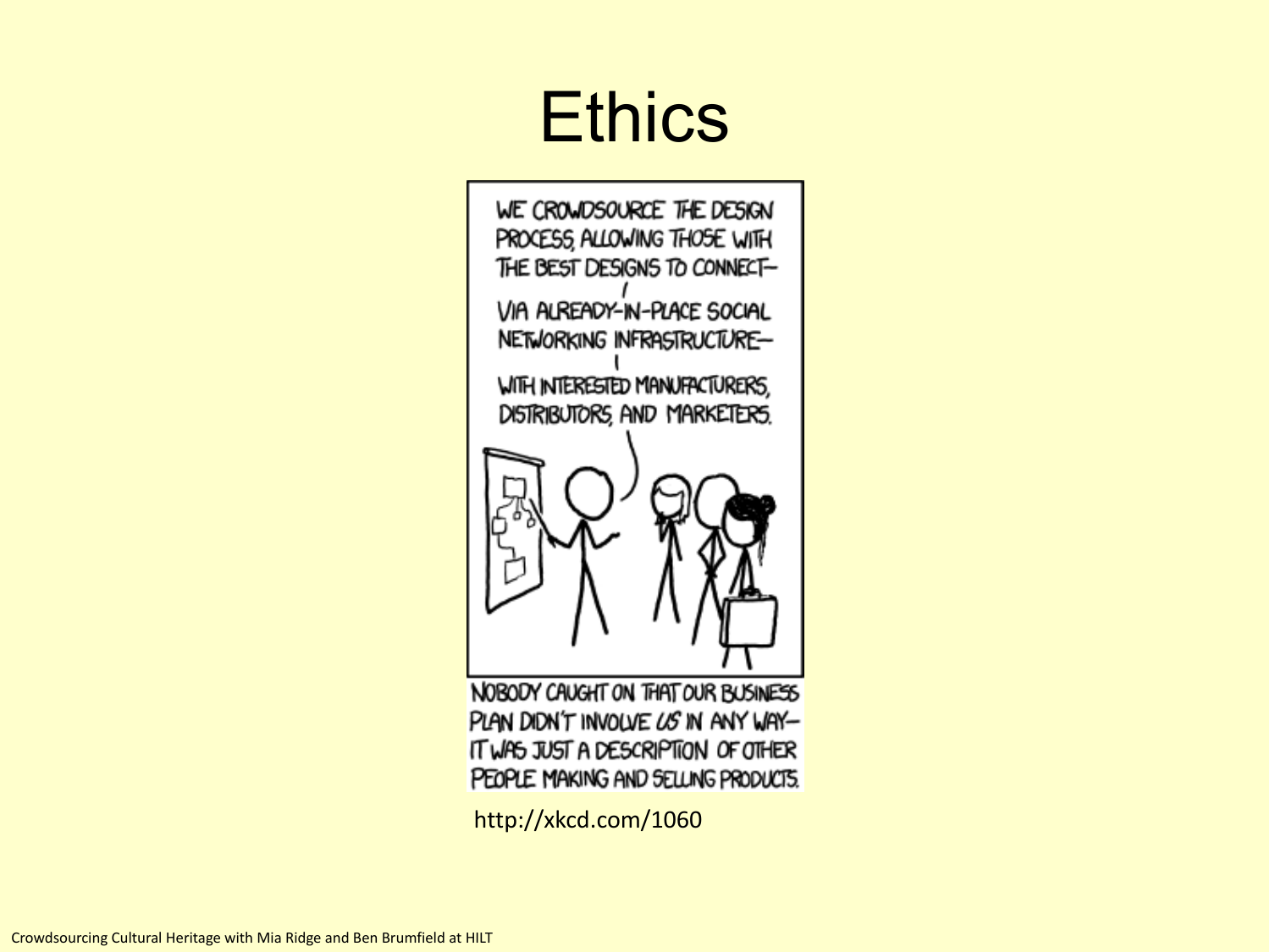### Exercise: one page project summary

Adapt headings for your institution:

- Resources required (time, content, money)
- Timescales (iterative design, emergent community, staged data releases?)
- Bespoke tools, platforms, ecosystems
- Benefits and risks
- New audiences, core audiences
- Link to strategic objectives (engagement, learning, etc)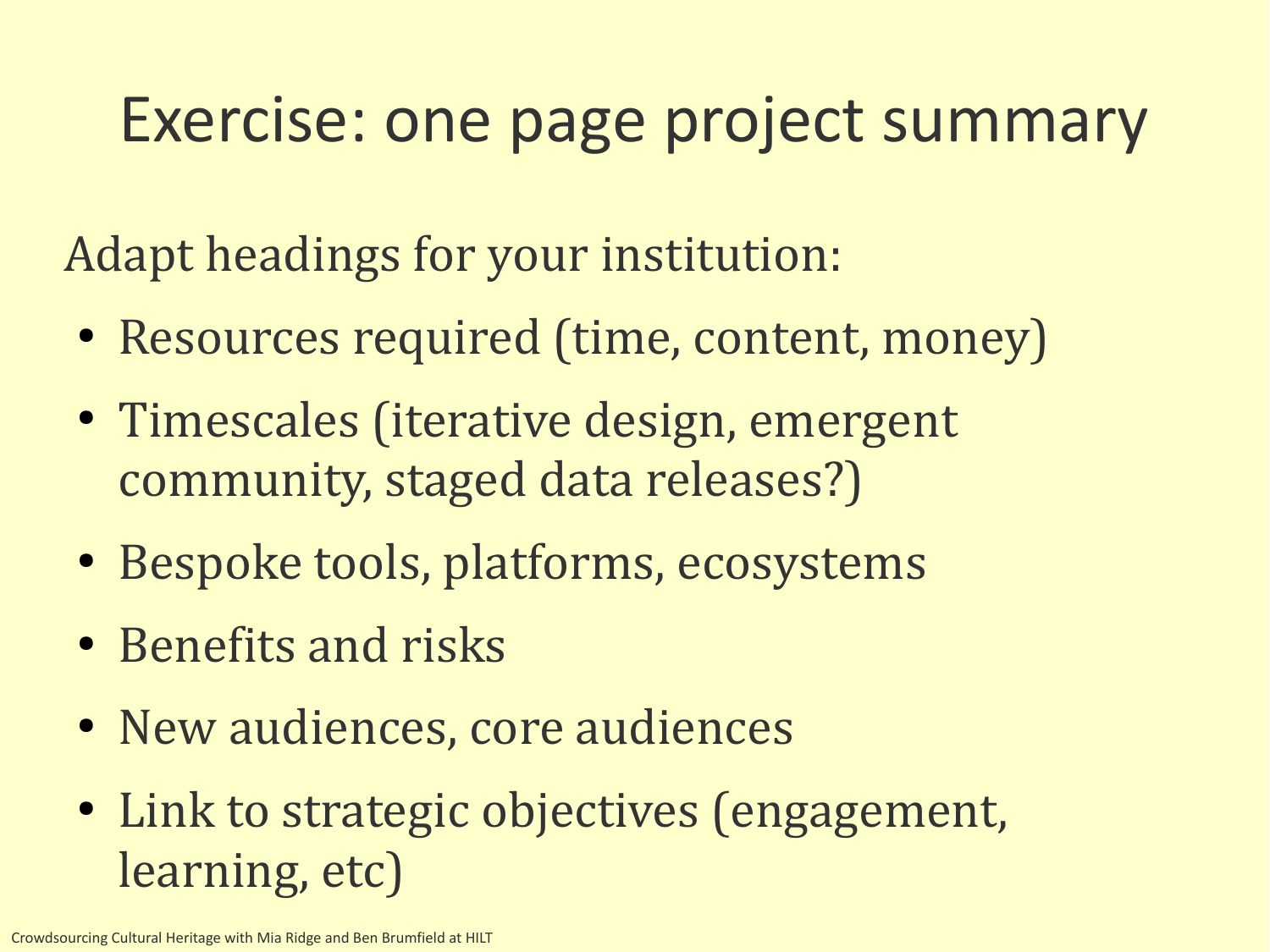### Final Overview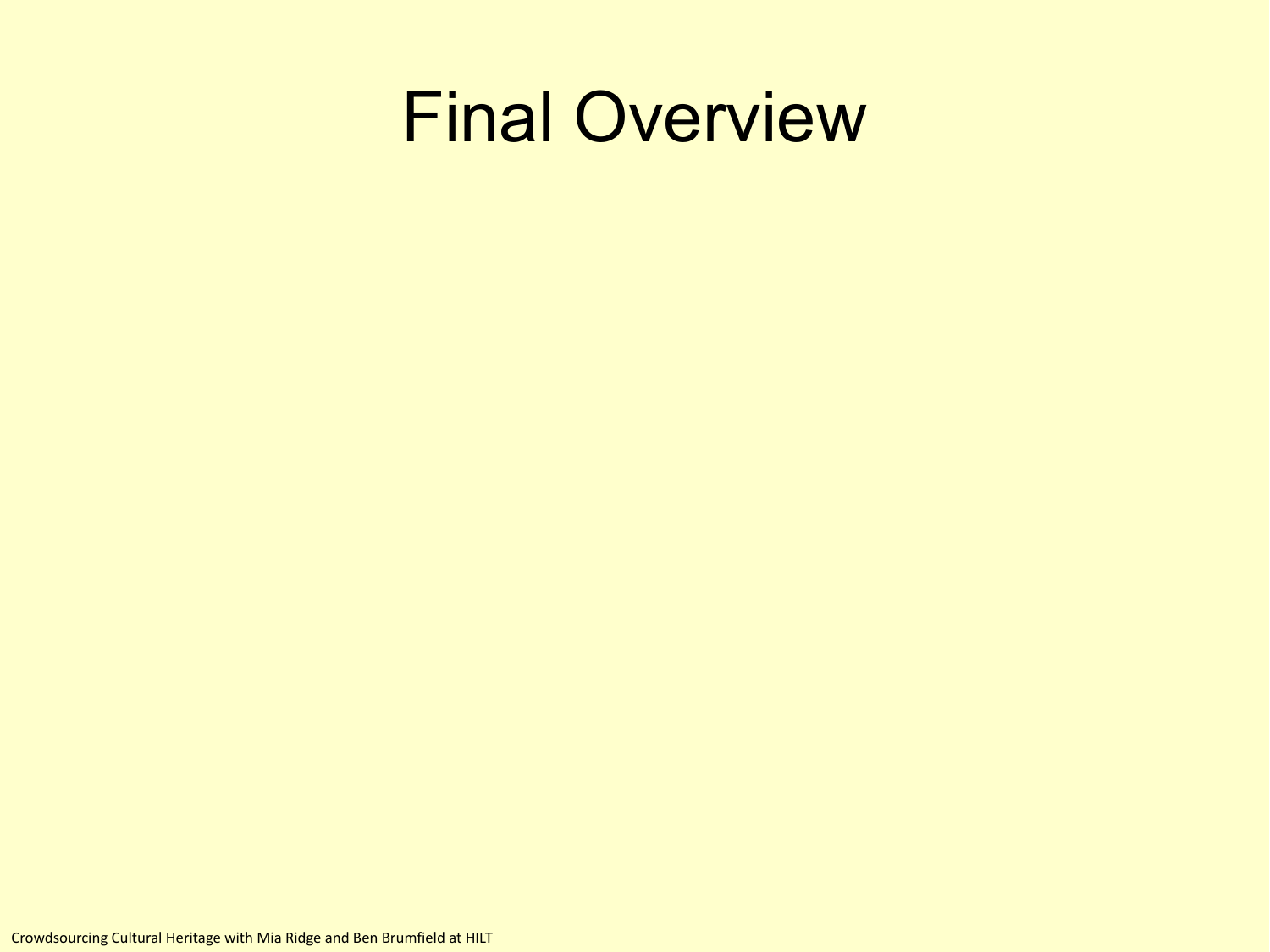### Staying in touch

#CrowdDH

Mia Ridge openobjects.org.uk / miaridge.com

Ben Brumfield

Manuscripttranscription.blogspot.com "Use my software!"